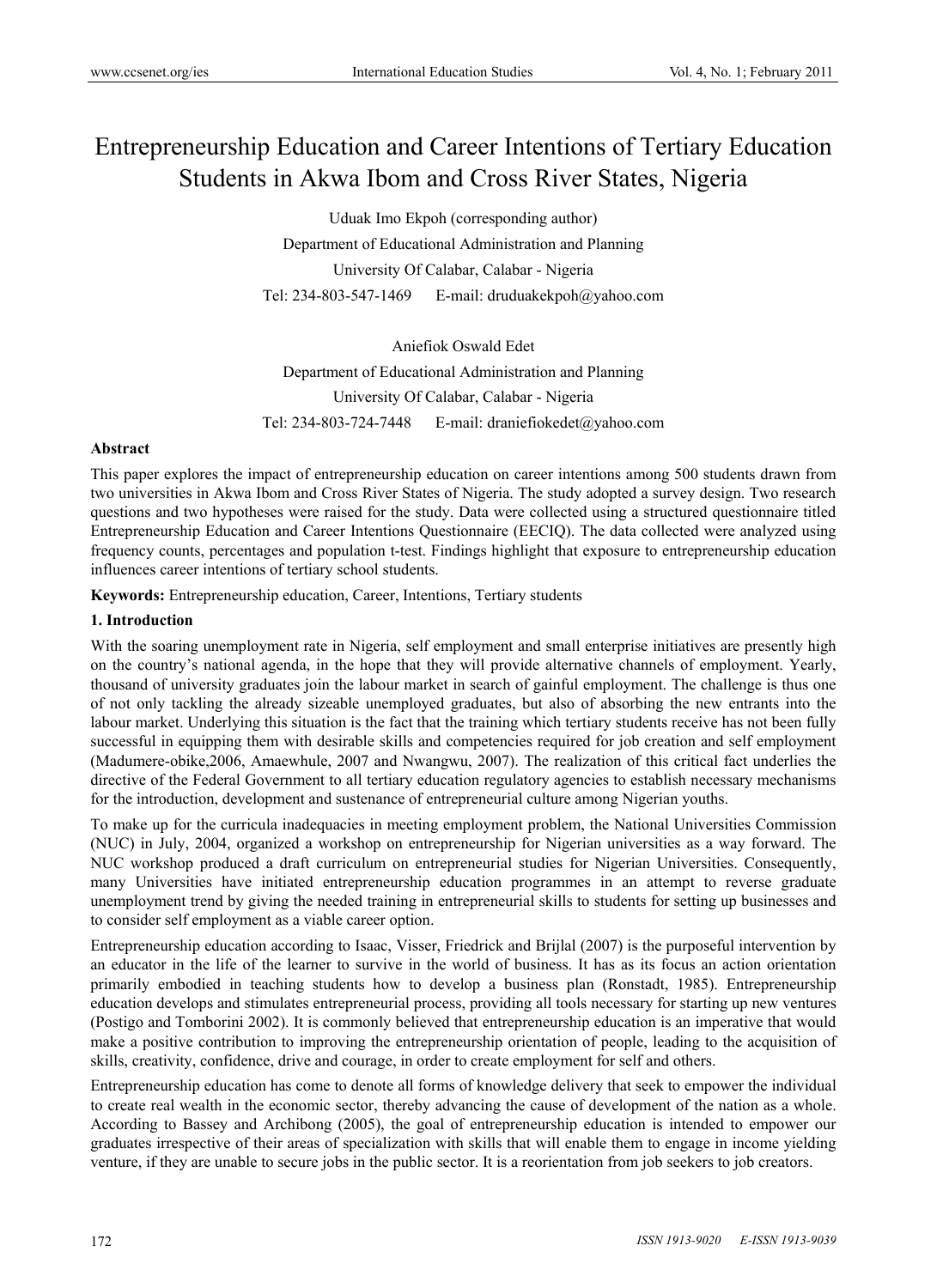The rationale for the inclusion of entrepreneurship curricula in universities according to Cotton, O'Gorman and Stampfi (2000) is that it will help graduates to acquire increased understanding of entrepreneurship, equip them with entrepreneurial approach to the world of work and prepare them to act as entrepreneurs and managers of new businesses. Thus, the objectives of entrepreneurship education as succinctly presented by the European Union (2002) include: "raising students' awareness of self employment as a career option (the message being that you can become not only an employee, but also an employer); promoting the development of personal qualities that are relevant to entrepreneurship, such as creativity, risk taking and responsibility; and providing the technical and business skills that are needed in order to start a new venture". From the foregoing it can be deduced that exposure of university students to entrepreneurial education will ginger- up entrepreneurial drive in students and if properly packaged, can be a significant factor in chronic unemployment reduction among graduates.

In Nigeria, entrepreneurship education is still at its infancy. While most Nigerian universities have initiated the programme, little research is available to assess its impact and also to confirm if a relationship exists between students taking courses in entrepreneurship and their intention of becoming entrepreneurs. In this context, it is of primary importance to understand whether entrepreneurship education raises career intentions to be entrepreneur generally or whether it helps students determine how well suited they are for entrepreneurship. This study therefore explores the impact of entrepreneurship education on career intention of tertiary education students.

## **2. Literature review**

Previous research studies have shown that there is a significant relationship between entrepreneurship education and career intention. For example, a study by Kolvereid and Moen (1997) has shown that students with a major in entrepreneurship have a higher intention to engage as entrepreneurs and are likely to initiate business. Another study by Noel (2001) confirmed that students who graduated in entrepreneurship reached higher scores in entrepreneurial intention and entrepreneurial self-efficacy than students who graduated in other disciplines. Similarly, Varela and Jimenez (2001) study has shown that there is a correlation between a university's investment in the promotion of entrepreneurship and the percentage of students becoming entrepreneurs. Additional research by Autio, Keeley, Klofsten and Ulfstedt (1997) found that entrepreneurship education creates a positive image for the entrepreneurs and contributes to the choice of entrepreneurship as a professional alternative by graduates. Wilson, Kickul and Marlino (2007) found that, entrepreneurship education could also increase student's interest in entrepreneurship as a career.

Weihe and Reich (1993) conducted an international study of entrepreneurial interest among business student and found that 34.3% of those interviewed had an unreserved interest in self -employment. The study found the highest number of students already self-employed, 6%, was in America. Similarly, Tkachev and Kolvereid (1999) findings showed that the self employment intentions among students could be increased through Entrepreneurship Training Programme (ETP). Scott and Twomey (1988), in their study, collected data from English students and reported that 25 percent had a business idea and 41 percent aspired to self employment.

A research that was conducted to a sample of 1000 MBA students from top business schools in USA showed that 44% responded that they wanted to become " an independent entrepreneur", while 34% wished to be "a high-ranking corporate manager" (Sandholtz, 1990). Also, Owusu-Ansah (2004) studied the impact of entrepreneurship education on career intentions and aspirations of tertiary students in Ghana and found that an overwhelming 77.9% of the survey respondents indicated they were motivated to a large or a very large extent to initiate business start-ups. Indication was also that 86.7% of the survey respondents felt equip with skills and competencies to initiate and run their own businesses.

Bassey and Olu (2008 ) investigated how students' perception of tertiary entrepreneurship education relate to graduate self employment potential in Nigeria using a sample of 690 students in three universities. The findings showed that there was a significant relationship between students' perception of University administration's provision for tertiary entrepreneurship education, curriculum objectives for tertiary entrepreneurship education, instructional methods for tertiary entrepreneurship education, quality and quantity of tertiary entrepreneurship education instructors and students' entrepreneurial traits and graduate self-employment potential.

The aim of this present study is to focus on the impact of entrepreneurship education on career intentions of tertiary education students.

## **3. Statement of problem**

It has been realized previously that the type of education offered in most tertiary institutions produce graduates for whom there is no market demands. Graduates are produced for wage employment in the formal sector. Unemployment of graduates from Nigerian tertiary institution has become a major national problem. The period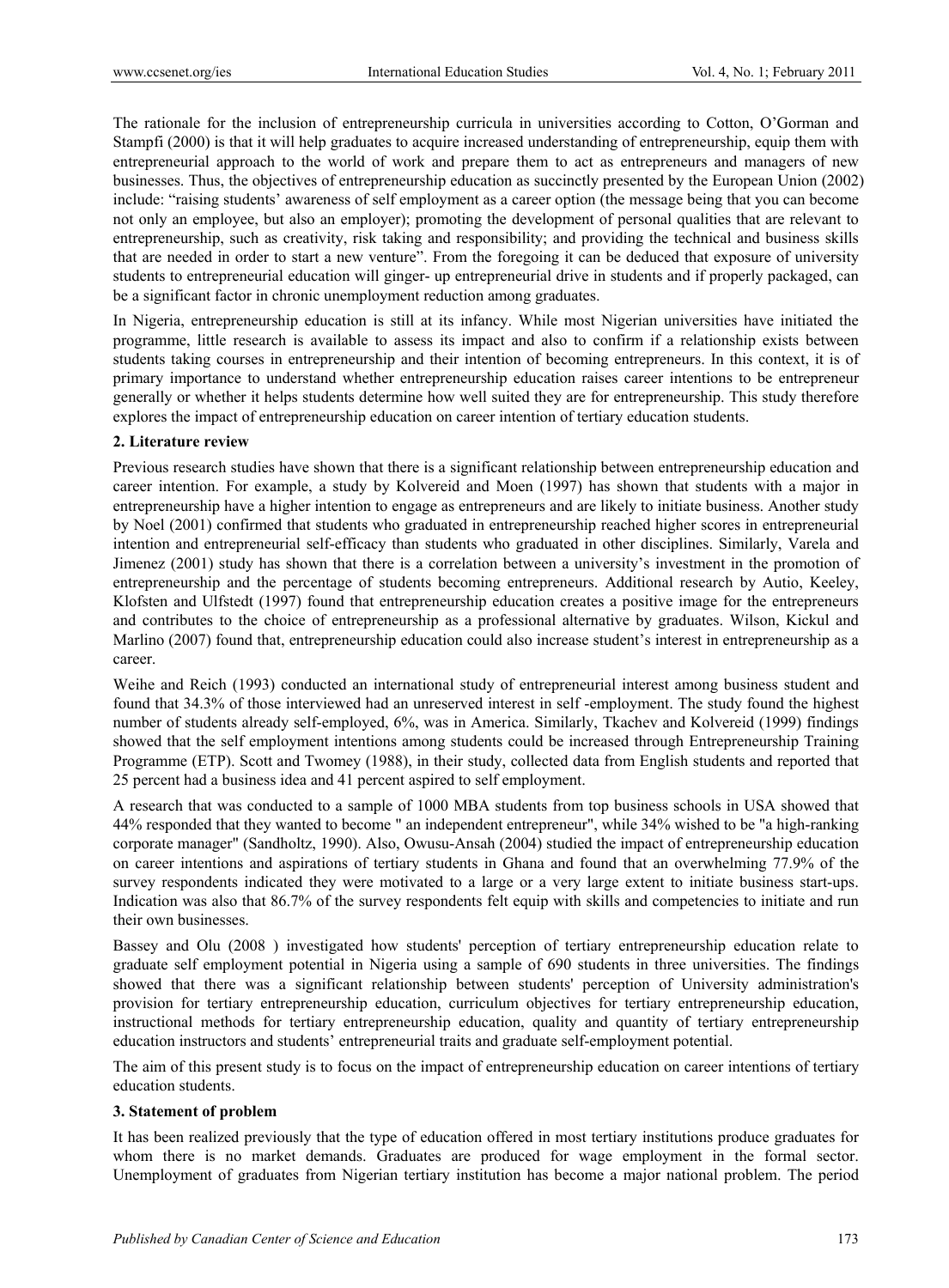between graduation and employment dates has continued to lengthen and this has become a source of frustration for graduates. In the circumstance, it is obvious that the only viable option is self employment. Currently most universities have initiated entrepreneurship education programmes in the hope that it will equip university graduates with skills necessary to start their own businesses, to be job creators, instead of job seekers. This is sequel to the directives by Federal Government of Nigeria to all tertiary institutions, to offer entrepreneurship education courses so as to enhance the skills acquisition of tertiary education graduates for self employment. This paper therefore attempts to find out the impact of entrepreneurship education on career intentions of tertiary education students.

## **4. Research questions**

Two research questions guided the study as follows:

- (1) What are the career intentions of tertiary education students?
- (2) What level of skills do students acquire after completing an entrepreneurship course?

#### **5. Hypotheses**

Two hypotheses were formulated to direct the study

- (1) The benefits of entrepreneurship education is not significantly high.
- (2) Students perceived barriers to starting a business venture is not significantly high.

#### **6. Methods**

The study was a descriptive survey design. A total of 500 students were drawn from two universities in Akwa Ibom and Cross River States of Nigeria. Final year students in the Departments of Economics, Business Administration, Accounting and Finance in 2008/2009 academic session were used for the study. These category of students were chosen because they are about to face their professional career choice and they belong to the highest entrepreneurial inclination segment of the population. To achieve the objective of the research, data were collected through a questionnaire titled Entrepreneurship Education and Career Intentions Questionnaire (EECIQ). The survey questionnaire had two sections. Section "A" examined career intentions and the skills acquired by students after acquiring entrepreneurship education. Students' career intention was measured by asking a question about their immediate career choice upon graduation. Categorical answers were listed as follows: Further studies; Self employment; Employment; Further studies and part-time business; Employment and part-time. Students were to tick the most applicable to their career choice. The level of skills acquired by students was grouped into 3; Low, Moderate and High. The students were asked to rate accordingly. Section "B" contained 20 item questions with a 4 point Likert - scale which ranged from Strongly Agree (4 points) to Strongly Disagree (1 point) to test the two hypotheses raised for the study. In section B, items 1-10 measured the students' perceived barriers to business start-up. The items generated included: lack of financial resources, lack of business management competence, how to explore business opportunities, lack of business ideas, lack of business advice, fear of failure, lack of information about business start-up and lack of marketing skills. Items 11-20 measured the benefits of entrepreneurship education. The items were creating awareness of business opportunities, developing creativity, building of self confidence, giving exposure to entrepreneurship process, developing resourcefulness, improving my planning skills, making me entrepreneur oriented, giving skills needed for self employment, giving motivation to start my own business and giving financial management skills. Two experts in Department of Educational Administration and Planning in University of Calabar carried out the face and content validation of the instrument. The reliability coefficient of the questionnaire by test-retest was 0 .84. The questionnaires were administered to all the sampled students by the researchers. Frequency counts, percentages and population t-test were the statistical techniques deployed to test the study hypotheses and also answer the research questions.

#### **7. Results**

#### **Research question 1**

What are the career intentions of tertiary education students?

The respondents were asked to indicate their career intentions after graduation. Results revealed that majority of the respondents 29.6% (148) indicated employment, 26.8% (134) indicated self employment, 21% (105) employment and part time business, 15% (75) further studies, further studies and part time business 7.6% (38).Table 1 outlines the career intentions of students.

Quite revealing from this finding is the fact that 29.6% of the survey respondents indicated employment while 26.8% indicated self employment. Apparently 21% preferred joint career intentions. This result can be given several interpretations. In the first place, it appears that most undergraduates still prefer to be in the employment of others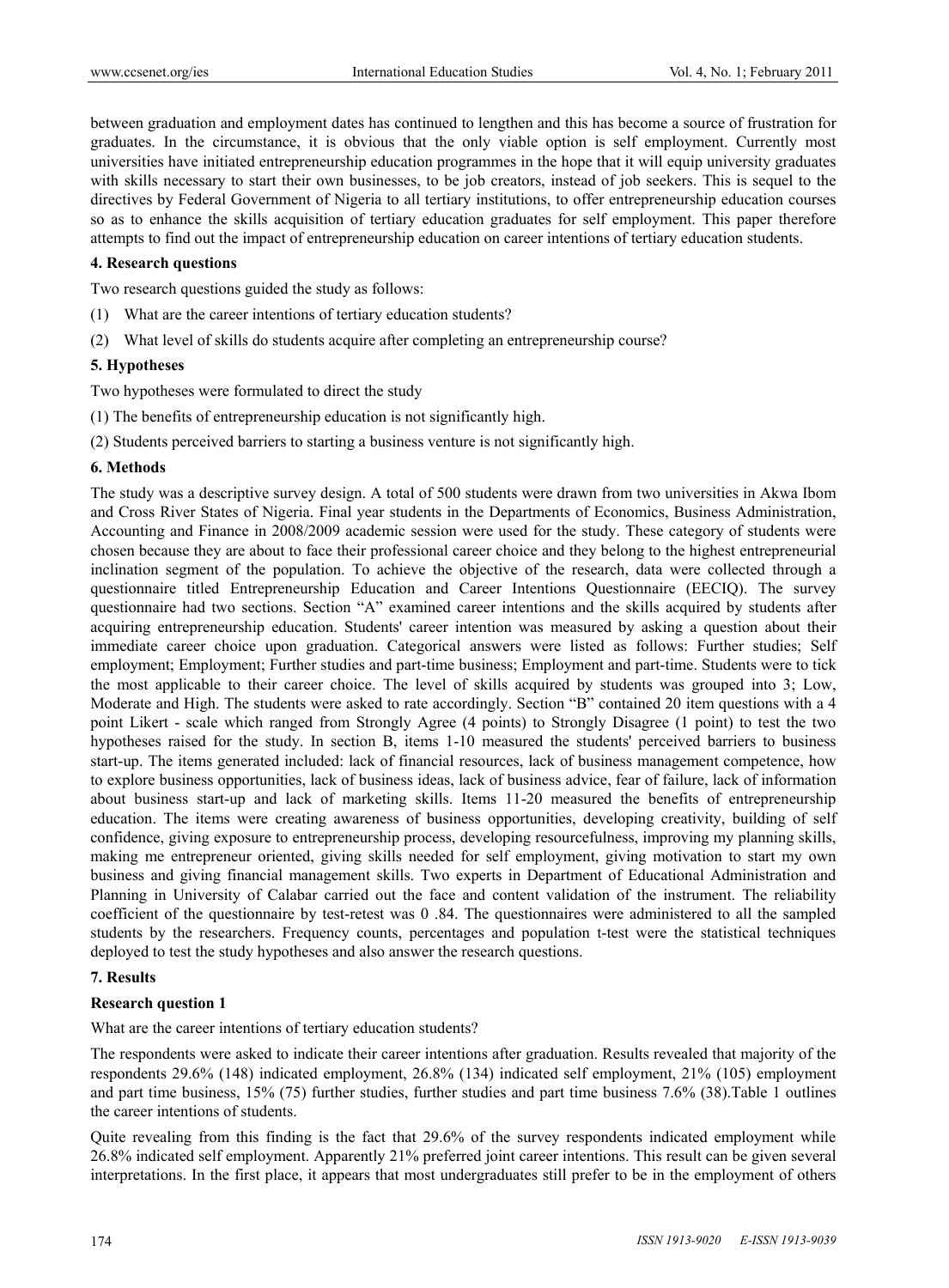which is an indication of high preference for remunerative job. This corroborates the earlier findings of Onuma (2009) that most Nigerian graduates aimed for wage employment in the formal sector. Their social expectations are oriented to working and having a career in the management of private enterprises or for a career in the public sector. Also ( Ussman and Postigo, 2000 ) in Postigo and Tamborini ( 2002), reported that, the academic programmes of most universities have a tendency to focus the education of their students toward a professional career as employees and rarely consider the opportunity of developing competences that will allow alumni to start their own projects.

The fact that 26% had intention of starting their business is an indication that entrepreneurship education has created a positive impact on the respondent to consider self employment as a career option. This finding affirms Autio et al (1997) research that entrepreneurship education created a positive image for entrepreneurship as a career. It also corroborates Fayolle (2005) view that entrepreneurship courses create more entrepreneurship students which in turn lead ultimately to a greater number of students willing to start their own businesses. This finding also agrees with that of Kolvereid and Moen (1997) that graduates with entrepreneurship major were more likely to start new businesses and had stronger entrepreneurial intention than other graduates.

A major revealing finding of this study is the desire of the respondents to have a joint career intention of entering into employment and running a business on part-time basis. This finding suggests the reluctance of the respondents to take risk. A plausible explanation is the apparent strategy of generating funds to finance the part time business. This articulation is in consonance with Owusa-Ansa (2004), who noted that combining employment and part-time business is a risk diversification strategy of generating capital to finance the business start-up. Finance is a major barrier to business start - up in Nigeria. A joint career intention would probably provide the necessary finances for business start- up and will serve as a back- up.

## **Research question 2**

What level of skills do students acquire after completing an entrepreneurship course?

The students in this study were asked to rate the level of skills acquired after undertaking entrepreneurship education. The level of skills was grouped into three, low, moderate and high. Clearly, a significant proportion of the participants indicated moderate skills 236 (47.2%); 144 (28.8%) high skills and 120 (24%) low skills (see Table 2). The result of this study upholds the previous findings of Thandi and Sharma (2004) that, entrepreneurship courses can indeed raise the level of students' skills on entrepreneurial activity. Equally, these findings support the arguments of Garavan and O'Cinnede (1994) that, education or training can influence the development of entrepreneurial role. Evidently, the result of this study is an indication that entrepreneurship education has, to a certain extent, created a positive impact on the respondents and has raised their level of skills. This finding is instructive against the background that entrepreneurship education in Akwa Ibom and Cross River institutions is relatively recent and merely taught for a semester on an ad hoc basis. Besides, most of the lecturers who teach the course are not experts. Moderate skill is also an indication that much of what is done is theoretical with little or no exposure to practical aspect. This could however be due to lack of facilities.

## **Hypothesis 1**

The benefit of entrepreneurship education to student is not significantly high.

This hypothesis is a one variable hypothesis. The test statistic used in analyzing data relevant to it was population t-test for one sampled study. In carrying out the test the researchers first determined the population mean  $(\mu)$  using the 4 point scale. The scale spanned from strongly agree (4points) to strongly disagree (1point). Thereafter, all the points on the scale were added up. The results were then aggregated for the ten items measuring the variable to give 25.0 (2.5 x 10 = 25.0). With this, the sample mean (x) was compared with the population mean ( $\mu$ ) to obtain the t-value. The results are presented in Table 3.

The results in Table 3 indicate that the calculated t-value of 30.314 is greater than the critical t-value of 1.65 at 0.05 level of significance with 499 degrees of freedom. This means that the benefit of entrepreneurship education to students is significantly high. By this result the null hypothesis is rejected.

This findings corroborates the previous research findings of Kolvereid and Moen (1997), Owusu-Ansah (2004) and Cotton et al (2000) that entrepreneurship education helps graduates to acquire increased understanding of entrepreneurship and equip them with skills relevant for job creation.

A deduction from these findings is that the benefits of entrepreneurship education are significantly high. The study evidence shows that entrepreneurship education creates inspiring awareness to business opportunity, provides exposure to entrepreneurship process, builds self confidence, equip students with knowledge and skills and engender self employment as a career option.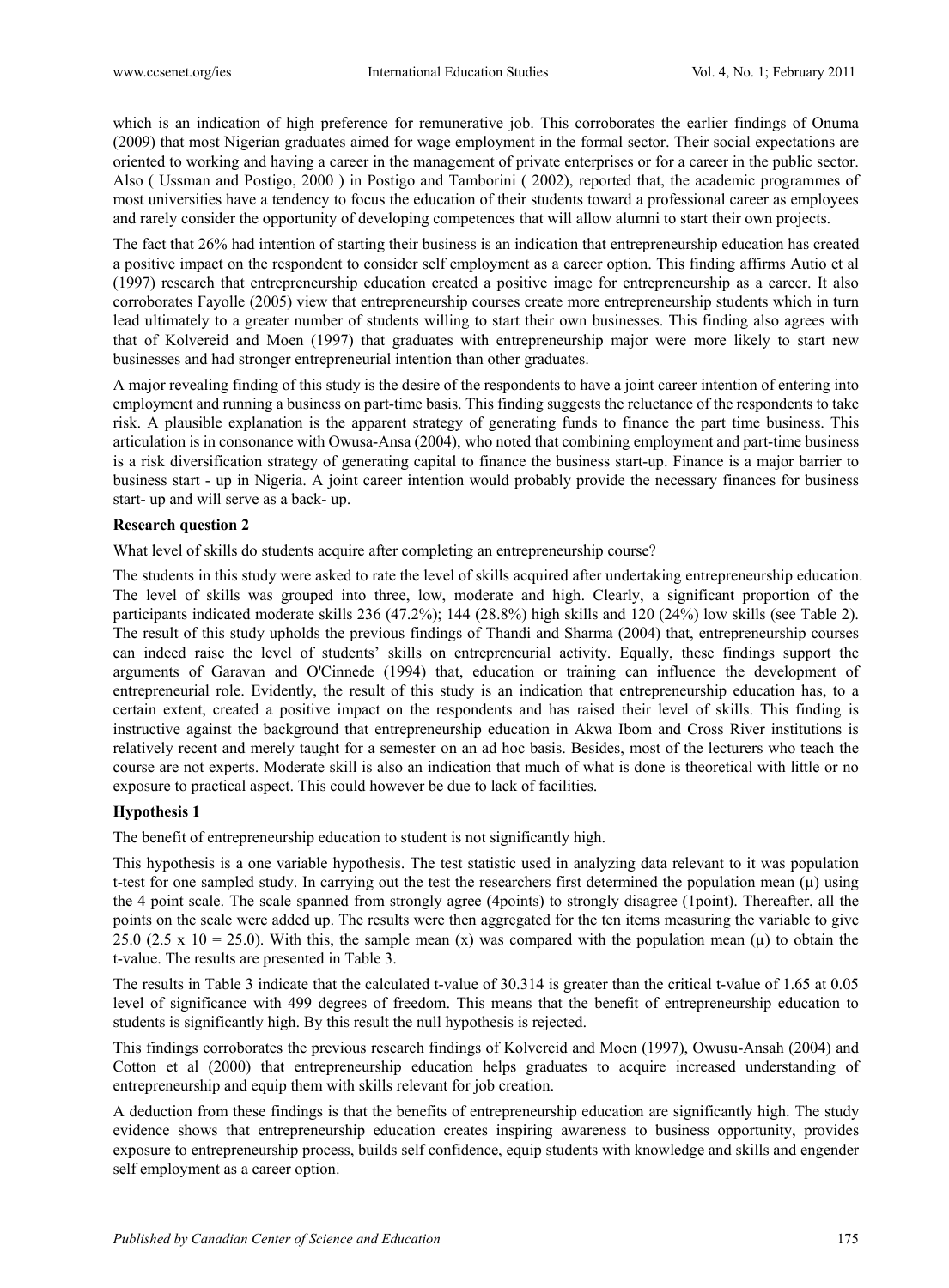## **Hypothesis 2**

Students' perceived barriers to starting a business venture is not significantly high.

The test statistic used in analyzing data relevant to this hypothesis was population t-test for one sample mean. The results of the analysis are presented in Table 4.

Results in Table 4 shows that the calculated t-value of 6.443 is greater than the critical t-value of 1.65 at 0.05 level of significance with 499 degrees of freedom. This means that students' perceived barriers to business start up is significantly high. The null hypothesis is rejected.

From the findings, it is obvious that a number of obstacles do however militate against starting a business venture. High among these being lack of access to starting capital and lack of business ideas. This finding upholds the research previously reported by Owusu-Ansah (2004) that many students and graduates perceive several obstacles that relatively affect the outcomes of entrepreneurship programmes. Among the perceived factors include gaining access to finance, lack of business management skills, lack of experience and ideas. In addition there is the added burden of lack of a credit history that thwart efforts at getting credit from the banking system.

## **8. Conclusion**

The findings of this study show that entrepreneurship education impacts positively on the career intentions of tertiary education students. As it is shown in this study, entrepreneurship education leads to increase in the level of students knowledge in entrepreneurial process. The present initiative by the National University Commission (NUC) in integrating entrepreneurship education into the formal University curriculum is making significant contribution in encouraging a positive orientation among University undergraduates. It is hoped that this initiative will bridge the gap and change the mindset of tertiary education graduates from job seekers to job creators.

## **9. Recommendations**

Based on the findings of this study, the following recommendations are made:

The duration and intensity of the entrepreneurship education should be

increased beyond a semester's course to realize a maximum impact on university students.

Entrepreneurship education should not only be offered at the university

level but should be entrenched and made compulsory at all other levels of education.

- Access to finance by micro, small and medium enterprises must be well liberalized by the government. There should be unhindered access to micro-credit for young graduates.
- Entrepreneurship education should be practical oriented so as to sustain students interest.

## **References**

Amaewhule, W. A. (2007). *Education, the world of work and the challenge of change: In search of intervention strategies.* Inaugural lecture series No. 23; River State University of Science and Technology, Nkpolu Port Harcourt.

Autio, E., Keeley, R, Klofsten, M. & Ulfstedt, T. (1997). Entrepreneurial Intent among Students: Testing an intent model in Asia, Scandinavia and in USA*. Frontiers of Entrepreneurship Research,* Babson conference proceeding,.

Bassey, U. U. & Archibong, I. A. (2005). Assuring quality graduate output through entrepreneurial oriented education in Nigerian universities. *Nigerian Journal of Curriculum Studies,* 12(3),18-23.

Bassey, U. U. & Olu D. (2008). Tertiary Education and Graduate Self-Employment Potentials in Nigeria*. Journal of the World Universities Forum,* 1(3), 131 - 42.

Cotton, J., O'Gorman, C. & Stampfi, C.(2002). *Can national education policies meet the call for more entrepreneur?*  A project supported by the European community (Project Number - FIN/00/C/P/RF/92650) (www.google.com); March, 2005.

European Union. ( 2002). Final report of the expert group "Best procedure" project on Education and Training for Entrepreneurship. Brussels: European Commission Directorate - General for Enterprise.

Fayolle, A. (2005). Evaluation of Entrepreneurship Education: behaviour performing or intention increasing. *International Journal of Entrepreneurship and Small Business,* 1(2) 1, 89 - 98.

Garavan, T. N. &s O'Cinneide, B. (1994). Entrepreneurship education and training programmes: a review and evaluation, *Journal of European Training,* 18(8), 3 - 12.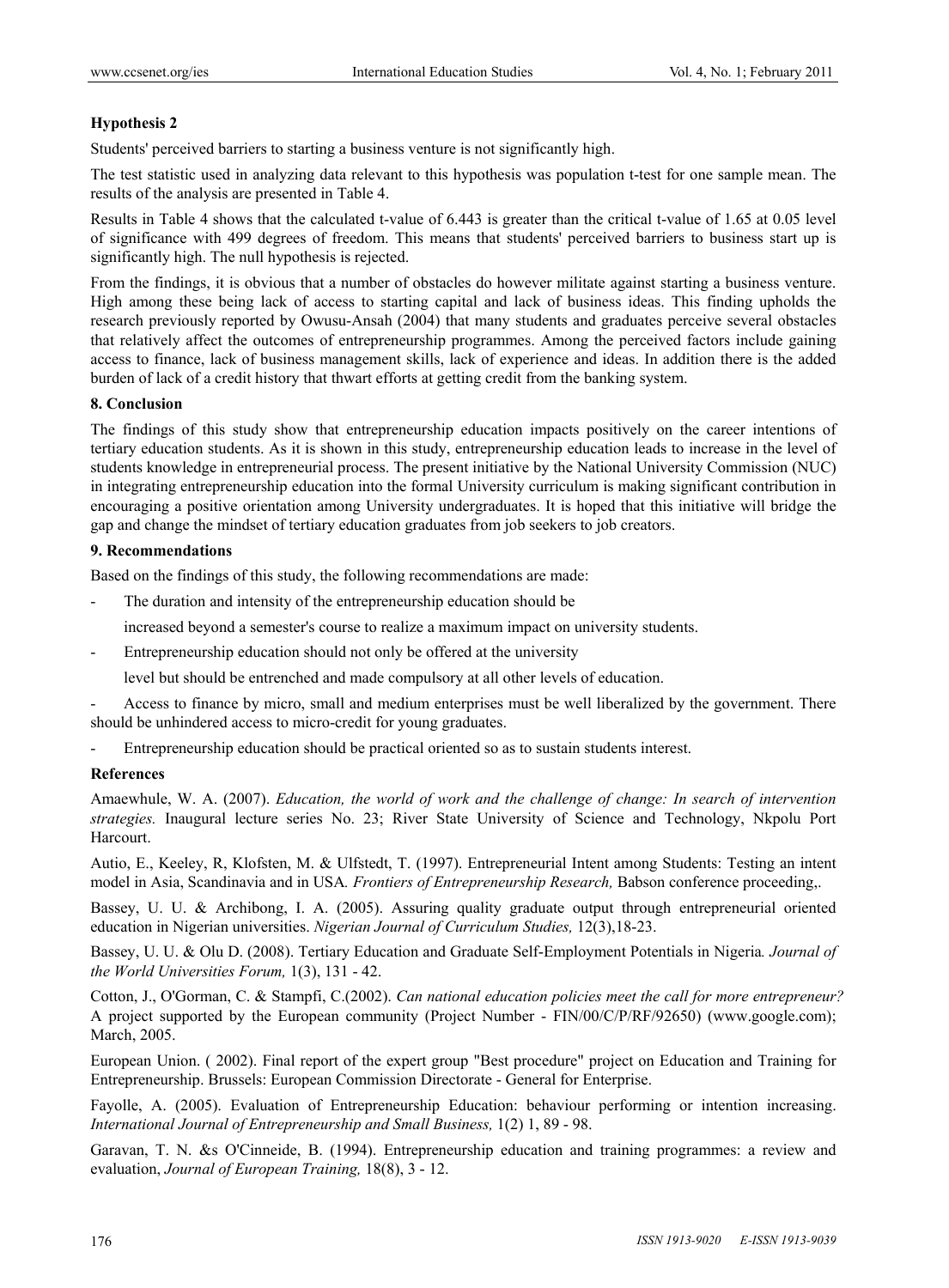Isaacs, E., Visser, K., J Friedrich C. & Brijlal, P. (2007). Entrepreneurship education and training at the further education and training (FET) level in South Africa. *South African Journal of Education*, 27, 613 - 629.

Kolvereid, L. & Moen, O. (1997). Entrepreneurship among business graduates: Does a major in entrepreneurship make a difference? *Journal of European Industrial Training,* 21 (4), 154.

Madumere-Obike, C. U. (2000). Reposition Education for Employment: Implications for educational management. *Multidisciplinary Journal of Research Development (MIKJORED)*; 7(3) 43-52.

Noel, T.W. (2001). *Effects of entrepreneurial education on student to open a business.* Frontiers of Entrepreneurship Research, Babson, Conference Proceedings. Babson College.

Nwangwu I. O. (2007). Entrepreneurship in education. Concept and constraints. *African Journal of Education and Developmental Studies* 4(1), 196 - 207.

Onuma, N. (2009). Rationale for youth preparation and entrepreneurship education in the face of global economic crisis in Nigeria. *Annals of Modern Education,* 1(1), 224-232.

Owusu - Ansah, W. A. (2004). *The impact of entrepreneurship education on career intentions and aspiration of tertiary students in Ghana.* A paper presented at the 49th World Conference of International Council for Small Business, 20th to 23rd June 2004, Johannesburg, South Africa.

Postigo, S. & Tamborini, M. F. (2002). *Entrepreneurship education in Argentina: The case of San Andres University.* Paper Presented for Internationalizing Entrepreneurship Education and Training Conference (INTENT 2002), Malaysia, July 8 - 10.

Ronstadt, R. (1985). The Educated entrepreneurs: A new era of entrepreneurial education is beginning. *American Journal of Small Business.* 10 , 7 - 23.

Thandi, H. & Sharma, R. (2004). MBA students preparedness for entrepreneurial efforts. *Tertiary Education and Management.* (10), 209 - 226.

Tkachev, A. & Kolvereid, L. (1999). Self employment intentions among Russian students*. Entrepreneurship and Regional Development, 11(3), 269-280.*

Scott, M. F. & Twomey, D. F (1988). The long term supply of entrepreneurs: students career aspirations in relation to entrepreneurship. *Journal of Small Business Management,* 26(4) 5 - 14.

Sandholtz, K. (1990). MBA attitudes, *The College Edition of the National Business Employment Weekly, spring.* 

Varela, R. & Jimenez, J. E. (2001). *The effect of entrepreneurship education in the Universities of Cali*. Frontiers of entrepreneurship research, Babson Conference proceedings.

Wilson, F., Kickul, J. & Marlino, D (2007). *Gender, entrepreneurial self-efficacy, and entrepreneurial career intentions: Implication of entrepreneurship education, Entrepreneurship: Theory and practice* 406.

Weihe, H. J. & Reich, F. R. (1993). Entrepreneurial interest among business students: Results of an international Study. In H. A. Klant (Ed.) *Entrepreneurship and Business Development.* 

Table 1. Career intention of tertiary education students after graduation.

| <b>Career Intentions</b>             |     | N   |  |  |
|--------------------------------------|-----|-----|--|--|
| Percentage                           |     |     |  |  |
| <b>Further Studies</b>               |     | 75  |  |  |
| 15%                                  |     |     |  |  |
| Self Employment                      |     | 134 |  |  |
| 26.8%                                |     |     |  |  |
| Employment                           |     | 148 |  |  |
| 29.6%                                |     |     |  |  |
| Further Studies & Part Time Business | 38  |     |  |  |
| 7.6%                                 |     |     |  |  |
| Employment & Part Time Business      | 105 |     |  |  |
| 21.6%                                |     |     |  |  |
| <b>Total</b>                         |     | 500 |  |  |
| 100%                                 |     |     |  |  |